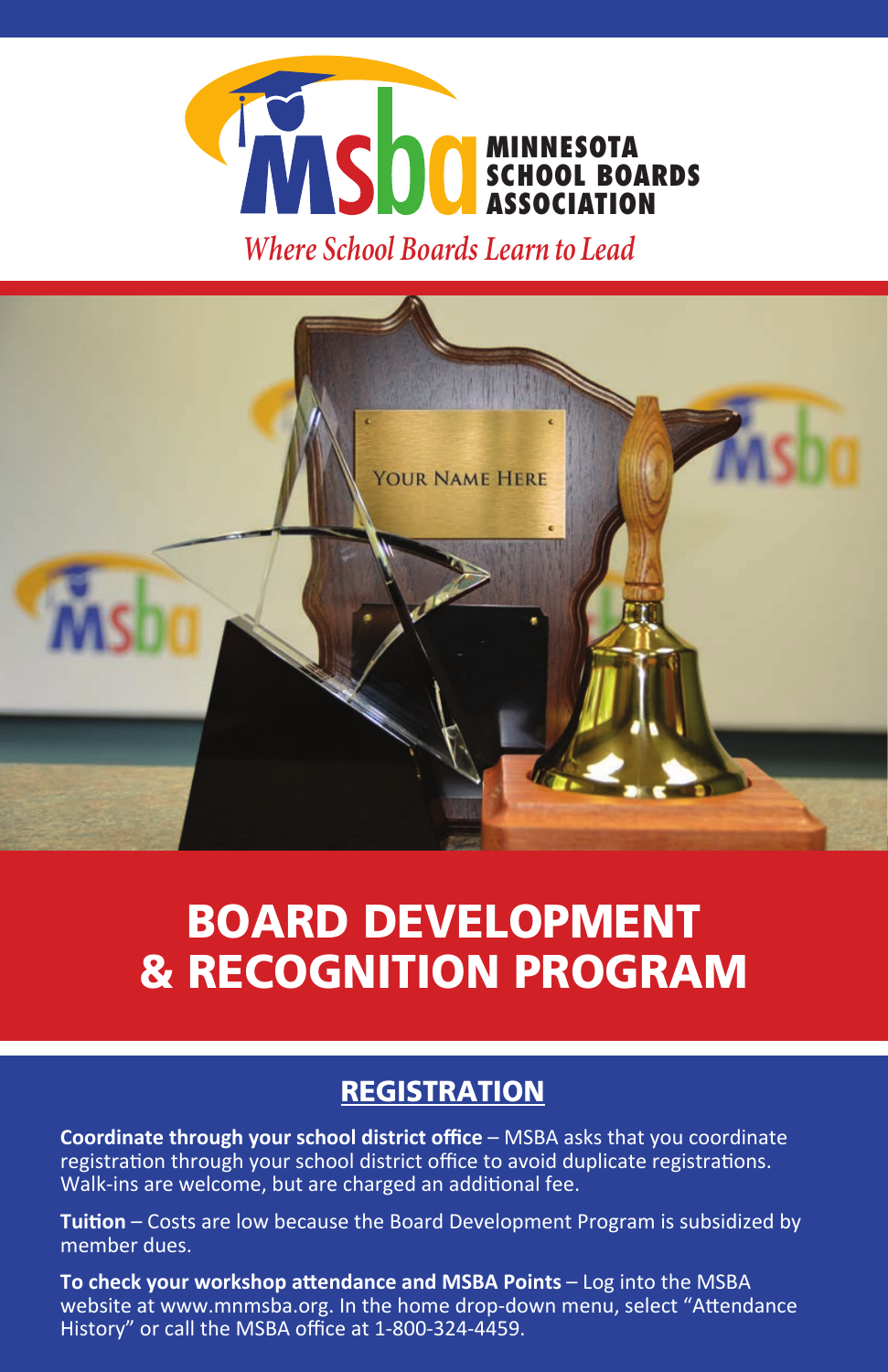# CONFERENCES MSBA SCHOOL BOARD WORKSHOP SERIES



*Round Table sessions are always a big draw at the Leadership Conference.*

# **Leadership Conference**

A two-day conference with no registration fee. It features nationally recognized speakers, workshops on a variety of topics, School Excellence Showcase, Round Table sessions, and a trade show. Early Bird sessions are provided the evening preceding the conference.

#### **Time frame: January**

**Location: Minneapolis Convention Center**

**MSBA Points: 15; Early Bird: 2**

#### **Summer Seminar**

A one-day seminar focused on the latest leadership topics. This seminar invigorates school leaders as they plan for the new school year. An Early Bird session is offered the evening preceding the seminar.

**Time frame: August**

**Location: Twin Cities Metro Area**

**MSBA Points: 15; Early Bird: 2**

# **Learning to Lead – School Board Basics: Phase I**

An introduction to board member roles and responsibilities, the board/ superintendent relationship, types of meetings, and common scenarios.

# **Leadership Foundations – School Finance and Management: Phase II**

Required by state statute, this workshop includes training in finance, policies, personnel, and significant laws.

# **Building a High-Performance School Board Team: Phase III**

Explores how to build a high-performing school board team with a focus on leadership styles, consensus building, and self-assessment.

# **Representing Your Community Through Policy and Engagement: Phase IV**

Focuses on policy understanding, review and development, and community engagement. This includes a walkthrough, table-top exercise of how to set up a community engagement session in your community and provides ideas and tools for communicating with staff, students, and constituents.

#### **Time frame: Fall, Winter, Spring**

**Location: Regional locations**

**MSBA Points: 3 for Phase I; 10 for Phase II-III-IV**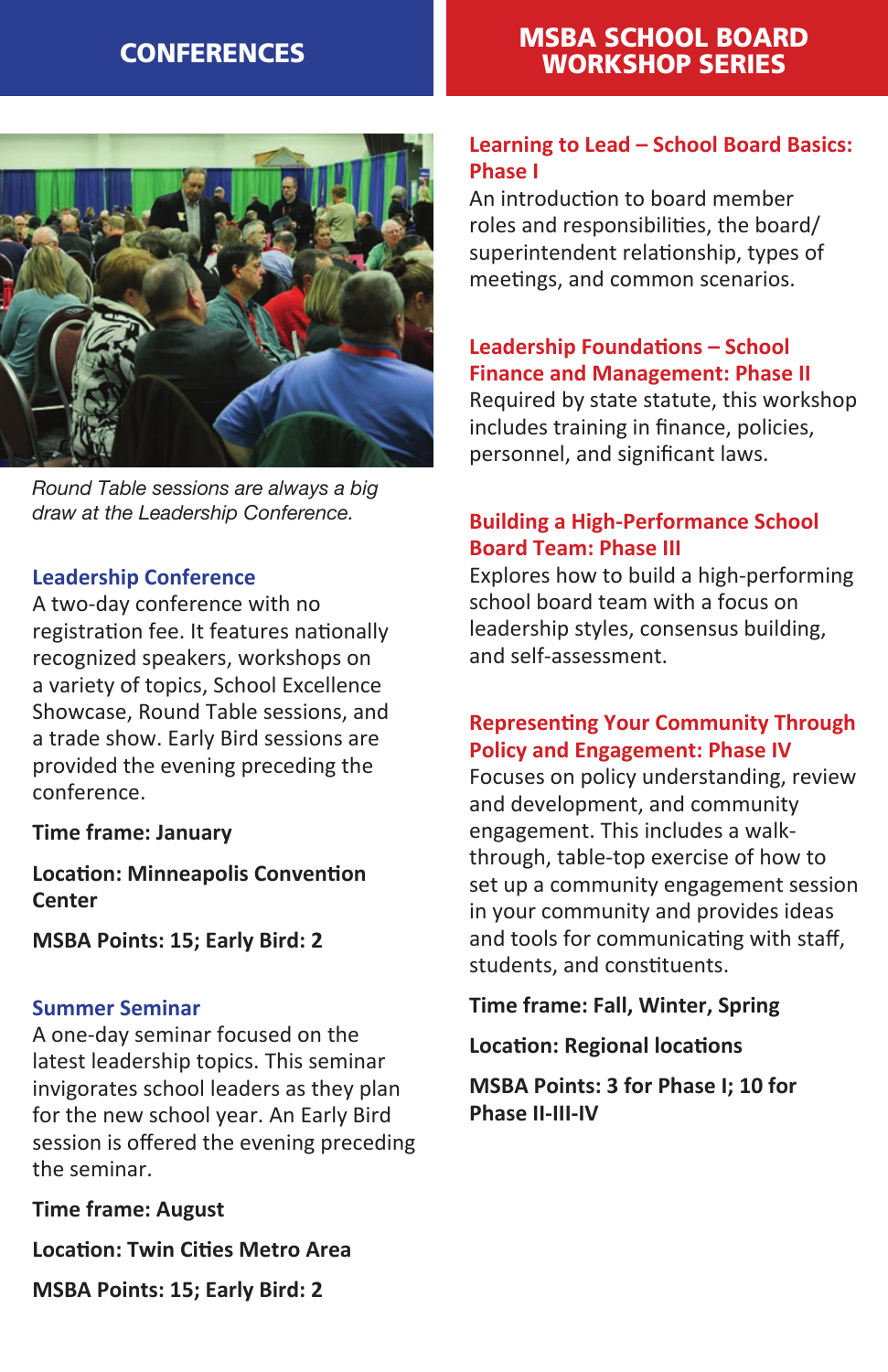# SPECIALTY WORKSHOPS **IN-SERVICES**

### **Officers' Workshop**

Focuses on board officers' responsibilities and basics/fundamentals of laws affecting school boards.

**Time frame: Winter**

**Location: Regional locations**

**MSBA Points: 10**

#### **Negotiations Seminars**

Provides the latest information and tools to help school boards with negotiations.

**Time frame: Winter (odd years only)**

**Location: Regional locations**

**MSBA Points: 10**

### **Trust Edge**

A lack of trust can be costly to school districts. In this workshop, school board members learn how to build trust through the *Trust Edge 8-Pillar Framework* to help their board teams become more successful.

**Time Frame: Spring, Fall**

**Location: Regional locations**

**MSBA Points: 15**

#### **Superintendent Evaluation Workshop**

Review the principles of effective superintendent evaluation, provide context for redefining the evaluation, and become familiar with the MSBA-MASA Superintendent Evaluation.

**Time Frame: Spring, Fall**

**Location: Regional locations**

**MSBA Points: 3**

In-services provide an opportunity for individual school board development in their school district. Call MSBA to schedule.

#### **Developing Mutual Expectations**

Explore the Board Governance Model and have a guided conversation of roles, responsibilities, and expectations for the school board member team.

#### **School Board Self-Evaluation**

This service provides tools and facilitates conversation to review data with board teams and guide board team goal-setting.

# **Finding the Right Superintendent**

Review the process for conducting a successful superintendent search, including whether to use a consultant, setting a timeline, setting selection criteria, interviewing do's and don'ts, and more.

**MSBA Points: 3**

# STRATEGIC PLANNING

This process will help your board team develop a strategic plan to focus on directions, beliefs, mission, vision, and goal work for the district. Having an up-to-date strategic plan clarifies expectations for operations and the community establishing a plan for the World's Best Workforce requirement. Call MSBA to schedule.

**MSBA Points: 12**